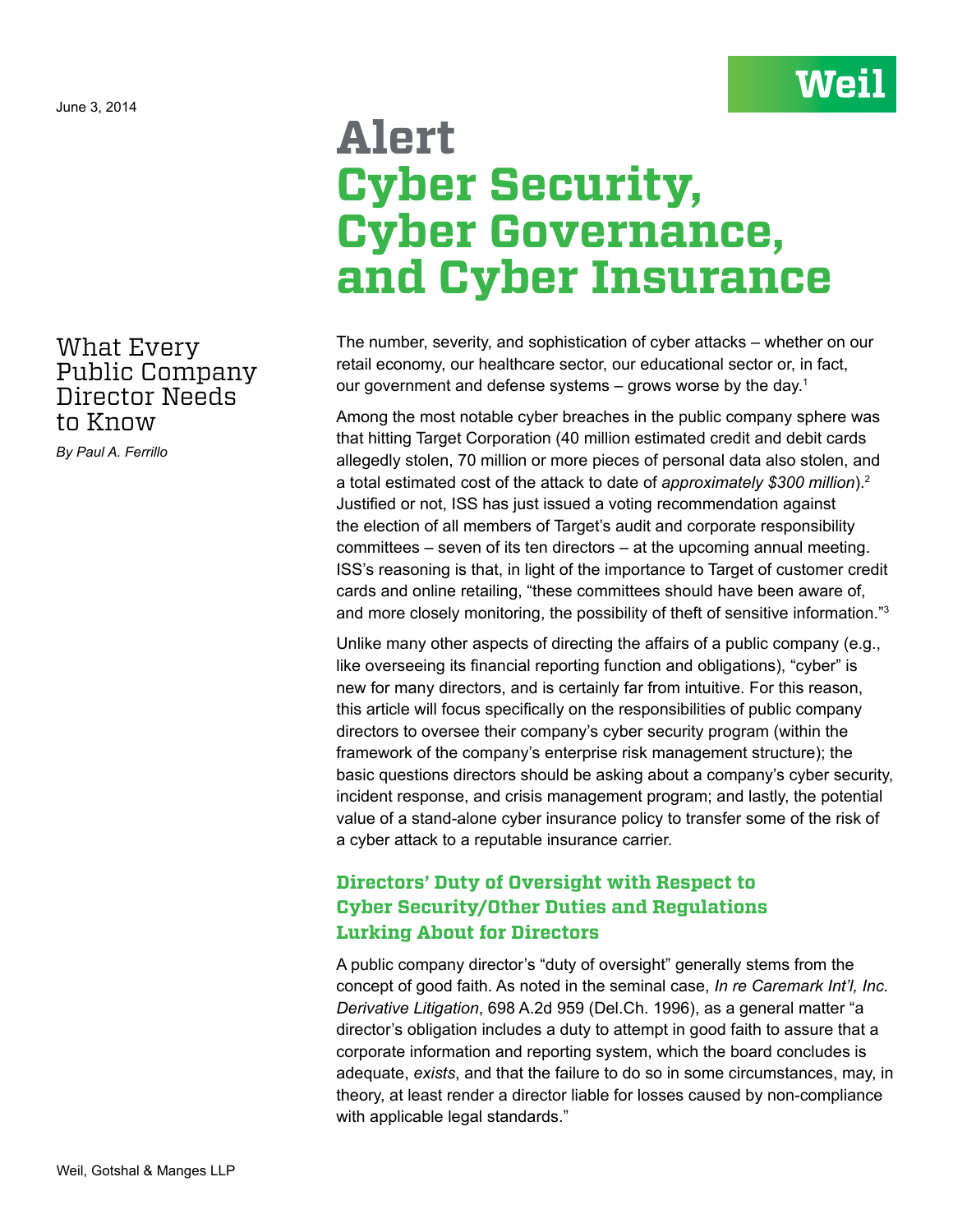However, the business judgment rule protects a director's "informed" and "good faith" decisions unless the decision cannot be attributed to any rational business purpose.

In today's world it would be hard to question that cyber security should not be part of any organization's enterprise risk management function, and thus, by inference, part of any director's duty of oversight. Indeed, the plaintiffs' securities class action bar has recently filed two shareholder derivative actions against the boards of directors of both Target and Wyndham Worldwide Hotels as a result of their publicly reported cyber breaches. In these complaints, the plaintiffs alleged, among other things, that the directors "failed to take reasonable steps to maintain their customers' personal and financial information in a secure manner."4

As was made clear by the questioning of the panelists in the recent SEC Cyber Roundtable, on March 26, 2014,<sup>5</sup> there are other reasons for directors to be intimately involved with decisions concerning a company's cyber security, i.e., "the regulators." Over the last several months, not only has the SEC been more involved generally with cyber "thinking" and security issues, but also the Office of Compliance, Inspections and Examinations of the SEC (governing investment advisors and asset managers), and the Financial Industry Regulatory Authority (FINRA) are all in the game.<sup>6</sup> So is the Federal Trade Commission, as well as state regulators, such as, the New York State Department of Financial Services. Each of these organizations has their own exhaustive list of factors or areas of examination/consideration. They are long and extensive. And we have yet to see whether the SEC will issue additional guidance to public companies concerning what information is required to be disclosed to investors concerning cyber security incidents.7

## **Cyber Governance Questions for Directors to Consider**

Here are some basic questions public company directors should be asking about when reviewing their company's cyber security framework:

- 1. What part of the Board should handle examination of cyber security risks? Should it be the whole Board? Should this responsibility be assigned to the Audit Committee? The Risk Committee (if there is one)? Should the Board create a "Cyber Committee" to exclusively deal with these issues? Should additional Board members be recruited who have specific cyber security experience?
- 2. How often should the Board (or Committee) be receiving cyber security briefings? In this world, which moves at light-speed and in which cyber breaches are reported daily, are quarterly briefings enough? Should the Board be receiving monthly briefings? Or more (given the industry type of the Company on whose board they sit, e.g., tech/IP company)?
- 3. Given the sheer complexity and magnitude of many cyber security issues, should the Board hire its own "cyber advisers" to consult on cyber security issues, and to be available to ask questions of the Company's senior management, CTOs, and CIOs?
- 4. What are the greatest threats and risks to the Company's highest-value cyber assets? Does the Company's human and financial capital line up with protecting those high-value assets?
- 5. What is the Company's volume of cyber incidents on a weekly or monthly basis? What is the magnitude/severity of those incidents? What is the time taken and cost to respond to those incidents?
- 6. What would the worst-case cyber incident cost the company in terms of lost business (because of downtime of systems that were attacked and need to be brought back and because of harm to the Company's reputation as a result of the attack)?
- 7. What is the Company's specific cyber incident plan, and how will it respond to customers, clients, vendors, the media, regulators, law enforcement, and shareholders? Does the Company have a crisis management plan to respond to all these various constituencies, as well as the media (both print and electronic/high activity bloggers)? Finally, has the cyber incident plan been tested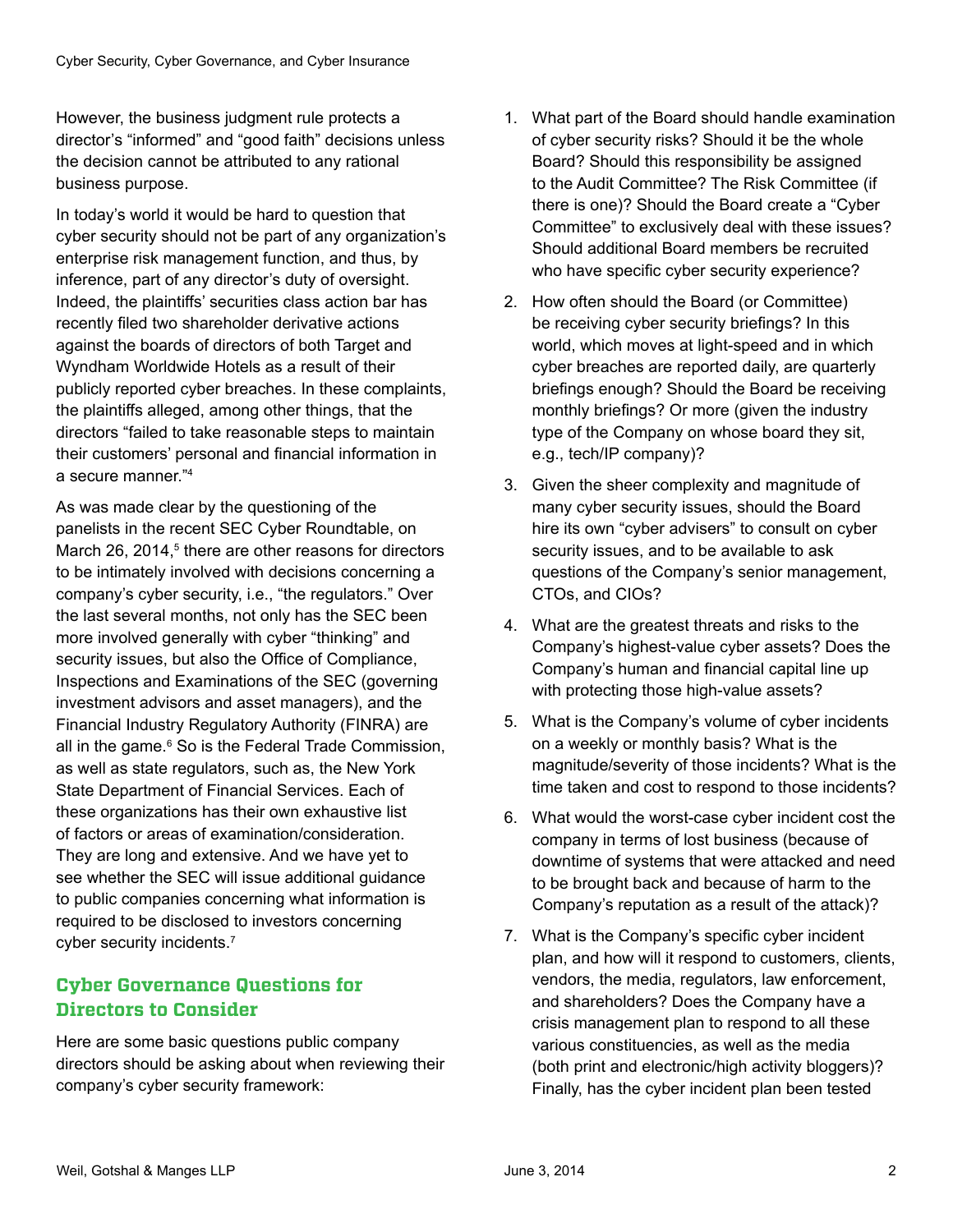(or "war-gamed") so that it is ready to be put into place on a moment's notice?

- 8. What cyber security training does the Company give its employees?
- 9. What sort of "cyber due diligence" does the Company perform with respect to its third-party service providers and vendors?<sup>8</sup>
- 10. In a mergers and acquisitions context, what is the level of cyber due diligence that is done as part of the consideration of any acquisition?
- 11. Has the Company performed an analysis of the "cyber-robustness" of the company's products and services to analyze potential vulnerabilities that could be exploited by hackers?
- 12. Finally, should the Company consider adopting, in whole or in part, the NIST cyber security framework as a way or method of showing affirmative action to protect the company's IP assets?

This list could go on for pages. But it won't, since we believe it serves its purpose, i.e., there are plenty of tough questions that directors need to ask of its senior management and senior IT staff. And directors may need their own advisors and professionals to help them fulfill their oversight duties in helping to assess and ask the tough questions.

### **Availability of Cyber Insurance to Mitigate Cyber-related Risks and Costs**

Given the past two years of major cyber breaches, one additional question directors should consider is whether or not the Company should be purchasing cyber insurance to mitigate its cyber risk, including its forensic costs, incident and crisis management response costs, and the litigation costs, expenses, and settlements that could be incurred as a result of a major cyber breach.

Though in the past many companies tried to insure cyber breaches through their comprehensive general liability policies, today's "gold" standard is to purchase stand-alone cyber insurance coverage. Though some in the industry have called the area of cyber insurance the "Wild West," rules of thumb have started to

emerge regarding coverages frequently found in standalone cyber insurance policies. For example, such policy may cover:

- 1. Loss arising from third party claims resulting from a security or data breach (i.e., a lawsuit by a financial institution against a retailer following a breach for damages, or regulatory actions in connection with a cyber breach);
- 2. The direct first party costs of responding to a breach, like the forensic costs of determining what caused the cyber breach;
- 3. Loss income and operating expenses ("business interruption insurance") resulting from a cyber breach;
- 4. Cyber extortion threats against a Company.

The better stand-alone cyber insurance policies go even further. Some will provide a rapid response team staffed by IT experts to consult with a company and help manage their response to the cyber incident. Some have a 24/7 hotline that is available to help guide companies through a cyber breach. Additionally some policies will help reimburse the costs attendant to the incident itself, including paying the costs of required customer notification, as well as the cost of a crisis management team to help the Company communicate with its key customers and vendors after a breach to help minimize reputational harm.

Because stand-alone cyber insurance policies are relatively new phenomena, it would be important to check if your cyber carrier has a good claimshandling and claims-paying reputation, or a reputation as a "strict constructionist" of exclusions. No two policies are alike, so offered terms, exclusions, and endorsements should also be compared. Experts like sophisticated insurance brokers or insurance coverage lawyers can be consulted here to make sure the Company gets the best policy that it can. Further, as certain very large scale cyber security breaches have also resulted in shareholder derivative actions alleging breach of fiduciary claims against directors, it would be wise for directors to consider the sufficiency of the Company's directors and officers liability insurance program.